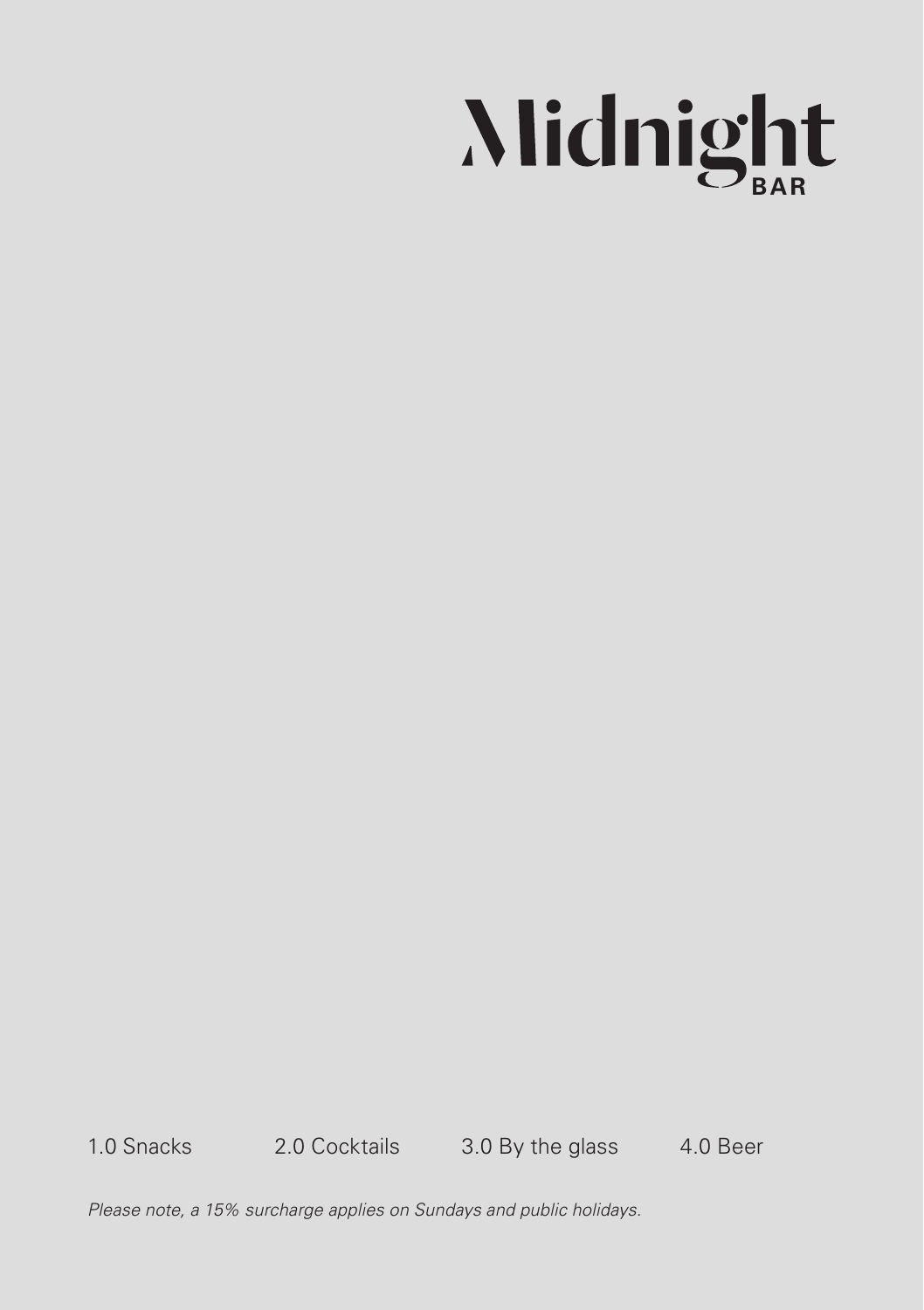## To Eat

#### **Little Bites**

| Wallis olives, Martini spritz (GF, VG)                  | 9      |
|---------------------------------------------------------|--------|
| Prawn toast, smoked soy (DF)                            | 16     |
| Oysters (GF, DF)                                        |        |
| Natural                                                 | 4.5 ea |
| Yuzu mignonette                                         | 4.5 ea |
| Skinny chips, fennel salt (GF, VG)                      | 11     |
| Crispy cauliflower, kimchi mayo <sup>(V, GF)</sup>      | 14     |
| Polenta and Parmesan fries, Pecorino <sup>(V, GF)</sup> | 13     |
| Corn ribs, habanero, agave mayonnaise (VG, GF)          | 16     |

#### **Large Bites**

| Sliced charcuterie, sourdough fingers, pickles (DF)                                      | 24 |
|------------------------------------------------------------------------------------------|----|
| Seared king salmon, pickled cucumber, horseradish (GF, DF)                               | 24 |
| Stracciatella, cucumber, nasturtium, basil, lime, grilled sourdough <sup>(V, GF)</sup>   | 23 |
| Chicken katsu sandwich, tonkatsu sauce, lotus root chips                                 | 28 |
| Grass-fed minute steak sandwich, grilled sourdough, mustard greens, Comté, chips         | 28 |
| Spaghettini, cuttlefish, tomato, smoked butter, citrus, pangrattato                      | 32 |
| Grilled hanger steak, Café de Paris sauce, your choice of salad or chips <sup>(GF)</sup> | 38 |

*Gluten-free bread available upon request.*

*(V) vegetarian, (VG) vegan, (GF) gluten free, (DF) dairy free. Dishes are subject to change at the venue's discretion.* 

## Signature Cocktails

*Classic cocktails and mocktails also available on request.*

| <b>The Smoke Show</b>                                                                                                | 20 |
|----------------------------------------------------------------------------------------------------------------------|----|
| Espolòn Blanco, Chivas, jalapeño agave, lemon and grapefruit juice, ginger syrup                                     |    |
| Presentation: Shaken and double strained. Served in a rocks glass under a smoking cloche.                            |    |
| <b>Whiskey Chai</b><br>Maker's Mark, Fernet-Branca, honey, chai tea                                                  | 19 |
| Presentation: Shaken and double strained. Served in a rocks glass with burnt dehydrated                              |    |
| orange.                                                                                                              |    |
|                                                                                                                      | 18 |
| <b>Spice Runner</b>                                                                                                  |    |
| Sailor Jerry, Fireball, lime and apple juice, ginger and agave syrup, egg whites                                     |    |
| Presentation: Shaken and double strained. Served in a chilled coupe glass and garnished<br>with star anise.          |    |
| <b>The Nutcracker</b>                                                                                                | 20 |
| Vodka, Frangelico, Kahlua, coconut cream                                                                             |    |
| <i>Presentation:</i> Shaken and double strained. Served in a Nick & Nora glass and garnished                         |    |
| with a chocolate rim.                                                                                                |    |
| <b>Blossom Forest</b>                                                                                                | 20 |
| Saffron gin, sake, lime and cranberry juice, sugar syrup                                                             |    |
| Presentation: Shaken and double strained. Served in a tall glass, topped up with                                     |    |
| elderflower tonic, and garnished with thinly sliced lime.                                                            |    |
|                                                                                                                      | 19 |
| <b>Midnight Sunrise</b>                                                                                              |    |
| Vodka, passionfruit liqueur, passionfruit and lemon juice, sugar syrup                                               |    |
| Presentation: Shaken and double strained. Served in a chilled coupe glass and garnished<br>with passionfruit powder. |    |
|                                                                                                                      |    |
| <b>Lilac Wine</b>                                                                                                    | 20 |
| Hendrick's gin, violet liqueur, dry red wine, egg whites, lemon, sugar and ginger syrup                              |    |
| Presentation: Shaken and double strained. Served in a chilled coupe and garnished with                               |    |
| dehydrated flowers.                                                                                                  |    |
| <b>Below Zero</b>                                                                                                    | 20 |
| Black Sambuca, mint liqueur, violette liqueur, lime juice, sugar syrup                                               |    |

*Presentation:* Double strained. Served in a Nick & Nora glass and garnished with mint.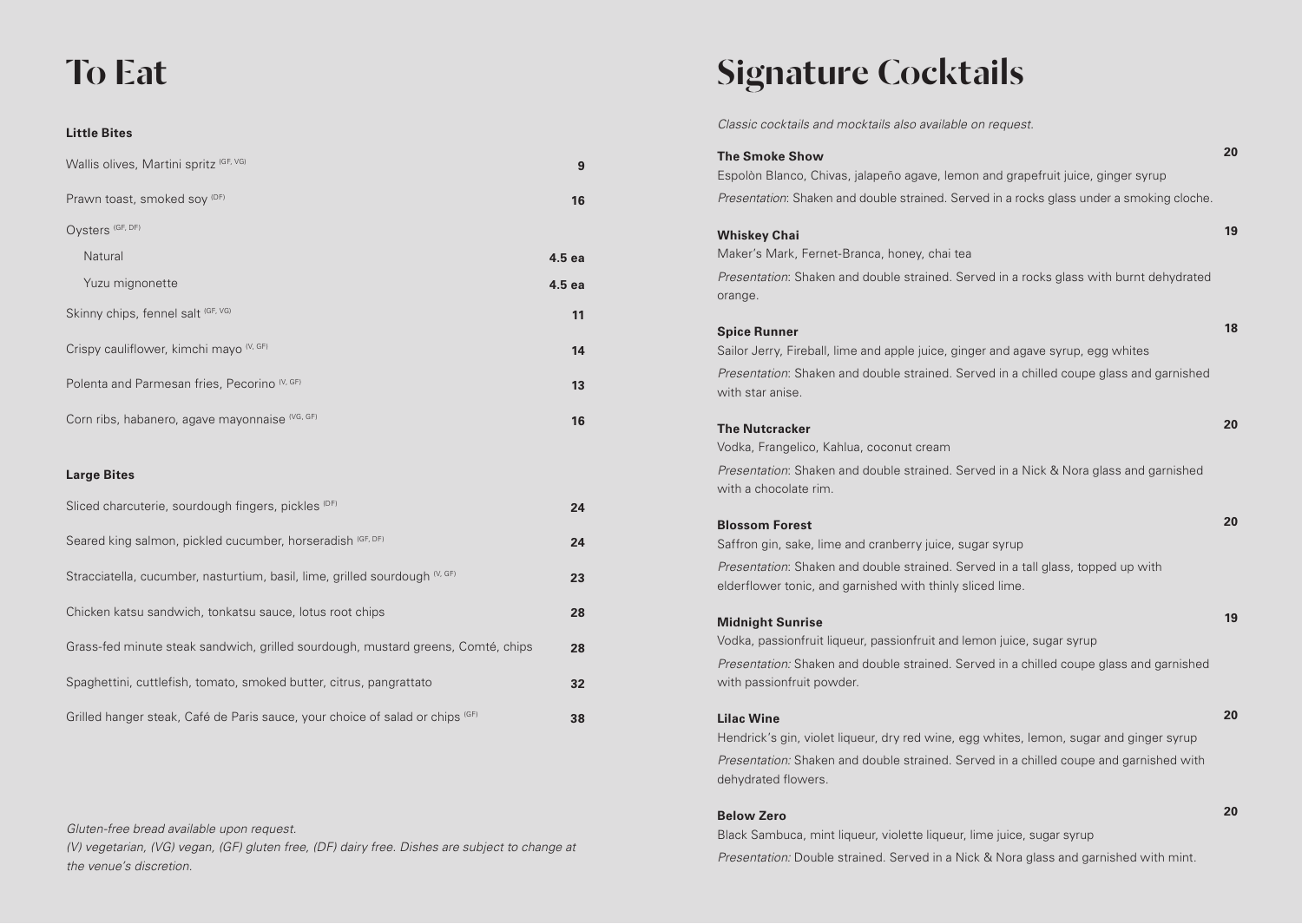# Gin Bowls

citrus finish.

| Poor Toms (Sydney, NSW)                                                                                                                                                                                                                                           | 19 |
|-------------------------------------------------------------------------------------------------------------------------------------------------------------------------------------------------------------------------------------------------------------------|----|
| Navy strength gin paired with FeverTree elderflower tonic                                                                                                                                                                                                         |    |
| Garnish: Strawberry and fennel                                                                                                                                                                                                                                    |    |
|                                                                                                                                                                                                                                                                   |    |
| Tasting notes: A rich, classic, full-bodied gin with a whiff of grapefruit and an all-night-<br>long liquorice juniper finish                                                                                                                                     |    |
| <b>Four Pillars (Yarra Valley, VIC)</b>                                                                                                                                                                                                                           | 19 |
| Rare dry gin paired with FeverTree Mediterranean tonic                                                                                                                                                                                                            |    |
| Garnish: Orange                                                                                                                                                                                                                                                   |    |
| Tasting notes: A classically smooth gin combines Asian botanicals with citrus notes<br>from fresh orange and native lemon myrtle. A truly modern Australia gin.                                                                                                   |    |
| Roku (Osaka, JPN)<br>Roku gin paired with FeverTree Indian Tonic                                                                                                                                                                                                  | 19 |
| Garnish: Ginger                                                                                                                                                                                                                                                   |    |
| Tasting notes: Six very special botanicals sourced from Japan. Complex, multi-<br>layered, yet harmonious flavour with a smooth, silky texture. Traditional gin taste in<br>the base, plus Japanese botanical top notes of yuzu.                                  |    |
| Hendrick's Lunar (Girvan, SCT)                                                                                                                                                                                                                                    | 19 |
| Lunar Moonlight gin paired with FeverTree Mediterranean tonic                                                                                                                                                                                                     |    |
| Garnish: Cucumber and lemon                                                                                                                                                                                                                                       |    |
| Tasting notes: Conceived under the influence of the celestial light of the moon by<br>Master Distiller Lesley Gracie, Hendrick's Lunar gin yields an alluring complexity. This<br>smooth gin is deliciously suffused with mellow warmth and replete with a subtle |    |

# By the Glass

#### **Sparkling**

| 2018       | Borgo Molino Prosecco Brut                        | Veneto, ITA               | 14 | 68  |
|------------|---------------------------------------------------|---------------------------|----|-----|
| <b>NV</b>  | Taittinger Prestige Cuvée                         | Champagne, FRA            | 19 | 114 |
|            |                                                   |                           |    |     |
| White      |                                                   |                           |    |     |
| 2020       | Garagiste 'Le Stagiaire' Pinot Gris               | Mornington Peninsula, VIC | 17 | 78  |
| 2019       | Nick O'Leary Riesling                             | Canberra District, NSW    | 15 | 79  |
| 2021       | Alkoomi Chardonnay                                | Frankland River, WA       | 15 | 72  |
|            |                                                   |                           |    |     |
|            | <b>Orange and Rosé</b>                            |                           |    |     |
| 2018       | Alzitella Île de Beauté Rosé, Merlot,<br>Grenache | Corsica, FRA              | 11 | 55  |
| 2019       | Growers Gate Moscato                              | Great Southern, WA        | 12 | 55  |
|            |                                                   |                           |    |     |
| <b>Red</b> |                                                   |                           |    |     |
| 2021       | <b>Punt Road Pinot Noir</b>                       | Yarra Valley, VIC         | 15 | 69  |
| 2019       | Kármán Garnacha, Tempranillo                      | Rioja, ESP                | 13 | 62  |
| 2021       | Mada Syrah Nouveau                                | Canberra District, NSW    | 15 | 69  |
|            |                                                   |                           |    |     |
|            |                                                   |                           |    |     |

#### **Dessert**

| <b>NV</b><br>Valdespino Pedro Ximenez<br>Jerez, ESP |  | 60 |
|-----------------------------------------------------|--|----|
|-----------------------------------------------------|--|----|